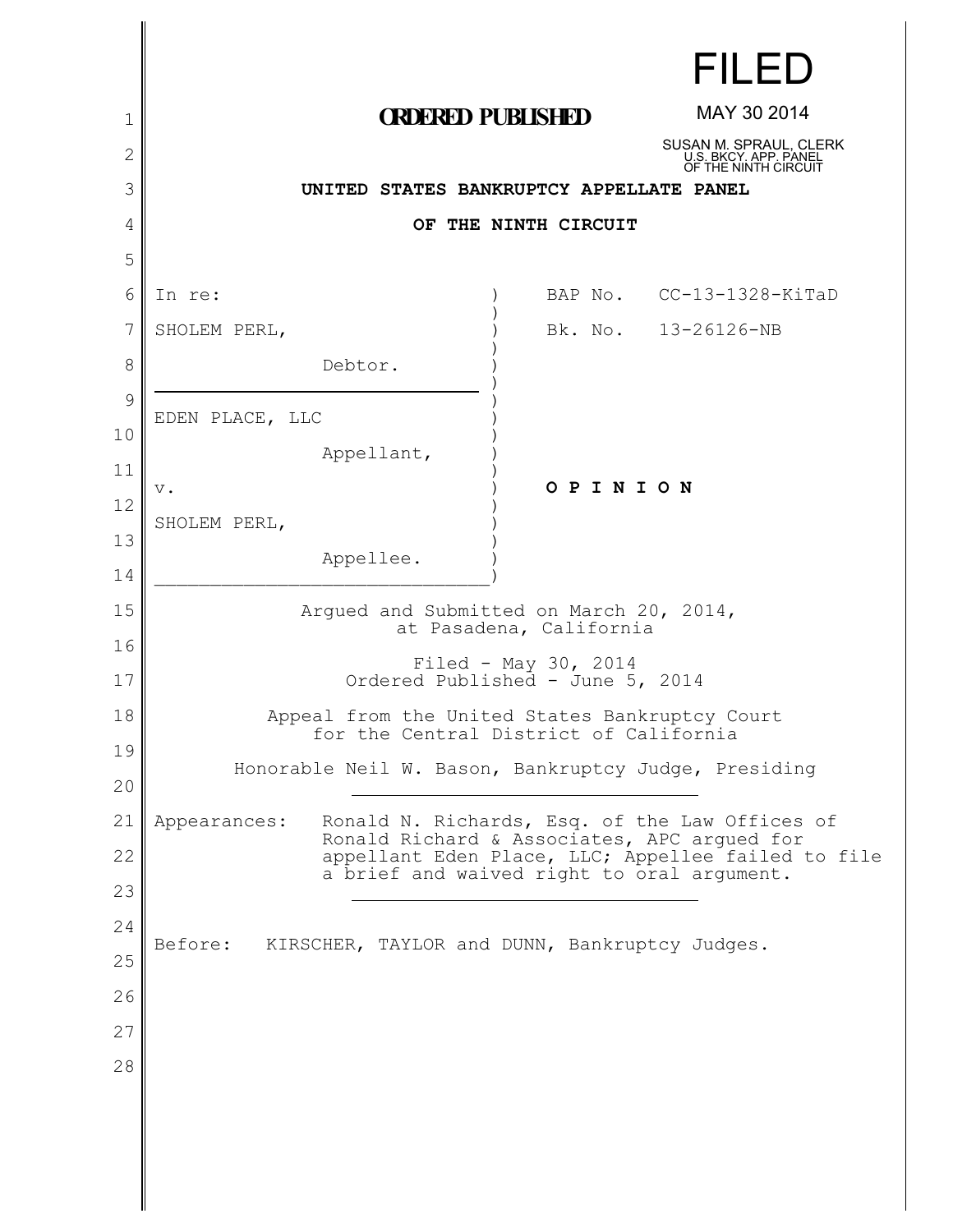1 KIRSCHER, Bankruptcy Judge:

2 3 4 5 6 7 8 9 10 11 12 13 14 15 16 17 18 19 20 21 22 23 24 25 26 27 28 Appellant Eden Place, LLC ("Eden Place") appeals an order from the bankruptcy court that determined, in part, that the postpetition lockout/eviction by the Los Angeles County Sheriff's Department ("Sheriff") of the debtor from his residence on June 27, 2013, made at the request of Eden Place violated the automatic stay. Based on the Panel's decision in Williams v. Levi (In re Williams), 323 B.R. 691, 699 (9th Cir. BAP 2005), aff'd, 204 F. App'x 582 (9th Cir. 2006),<sup>1</sup> we AFFIRM. **I. FACTUAL BACKGROUND AND PROCEDURAL HISTORY A. Prepetition events** Appellee-debtor Sholem Perl ("Perl") and a joint tenant (collectively, "Perls") owned a single-family duplex in Los Angeles, California ("Residence"). In 2005, Perls refinanced their mortgages in connection with the Residence; in 2009, Perls fell behind in their mortgage payments. After recording a notice of default and a notice of trustee's sale, Bank of America sold the Residence on March 20, 2013 to Eden Place. Eden Place timely recorded the trustee's deed on March 29, 2013. Perls failed to vacate the Residence after being served with a 3-day notice to quit; Eden Place filed two identical complaints (one for each side of the duplex) for unlawful detainer on We acknowledge Eden Place submitted a letter under Fed. R. App. P. 28(j). We discussed some of Eden Place's cited authorities, specifically In re Williams, with its counsel at the time of oral argument and were familiar with its other cited BAP authorities.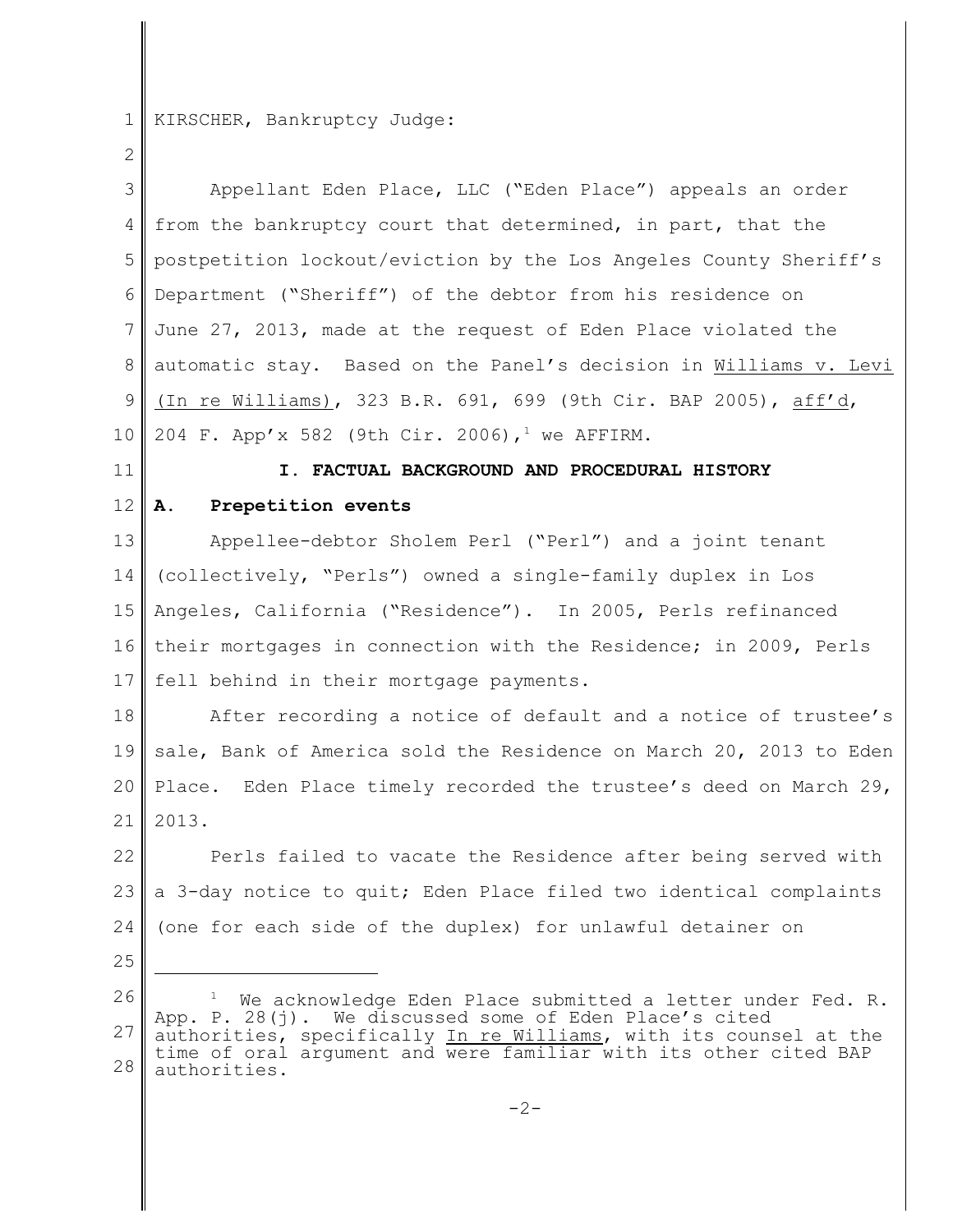1 March 26, 2013 ("UD Actions").

| $\mathbf{2}^{\mathsf{I}}$ | On April 12, 2013, the Perls filed a complaint in state court      |
|---------------------------|--------------------------------------------------------------------|
| 3                         | against Eden Place (and others) to set aside the sale. Perls       |
| 4                         | alleged claims for (1) wrongful foreclosure, (2) violation of the  |
| 5                         | Homeowner Bill of Rights, (3) unfair business practices and        |
| 6                         | (4) breach of contract ("Complaint to Set Aside Sale"). Eden       |
| 7                         | Place filed a cross-complaint on May 7, 2013, for (1) holdover     |
| 8                         | damages, (2) trespass and (3) interference with prospective        |
| 9                         | economic advantage ("Cross-Complaint"), as well as a motion to     |
| 10 <sup>°</sup>           | expunge the lis pendens filed by the Perls.                        |
| 11                        | On June 11, 2013, the state court entered an unlawful              |
| 12                        | detainer judgment in favor of Eden Place (including a judgment for |
| 13                        | possession and restitution of \$11,700) in the UD Actions ("UD     |
| 14                        | Judgment"). The state court entered a Writ of Possession in favor  |
| 15                        | of Eden Place on June 14, 2013. Sometime between June 14 and       |
| 16                        | June 24, 2013, the Sheriff posted the lockout notice.              |
| 17                        | On June 19, 2013, the state court heard Perls' motion to stay      |
| 18                        | the UD Judgment and set various requirements for a stay, which     |
| 19                        | Perls failed to satisfy. Consequently, a second scheduled hearing  |
| 20                        | for June 26 was taken off calendar; the state court did not stay   |
| 21                        | the UD Judgment. Eden Place contends that when Perls failed to     |
| 22                        | obtain a stay of the UD Judgment, the Sheriff was on "auto pilot"  |
| 23                        | to complete the eviction.                                          |
| 24                        | Postpetition events<br>В.                                          |
| $25\,$                    | On June 20, 2013, Perl, acting pro se, filed a "skeletal"          |

26

27 28

-3-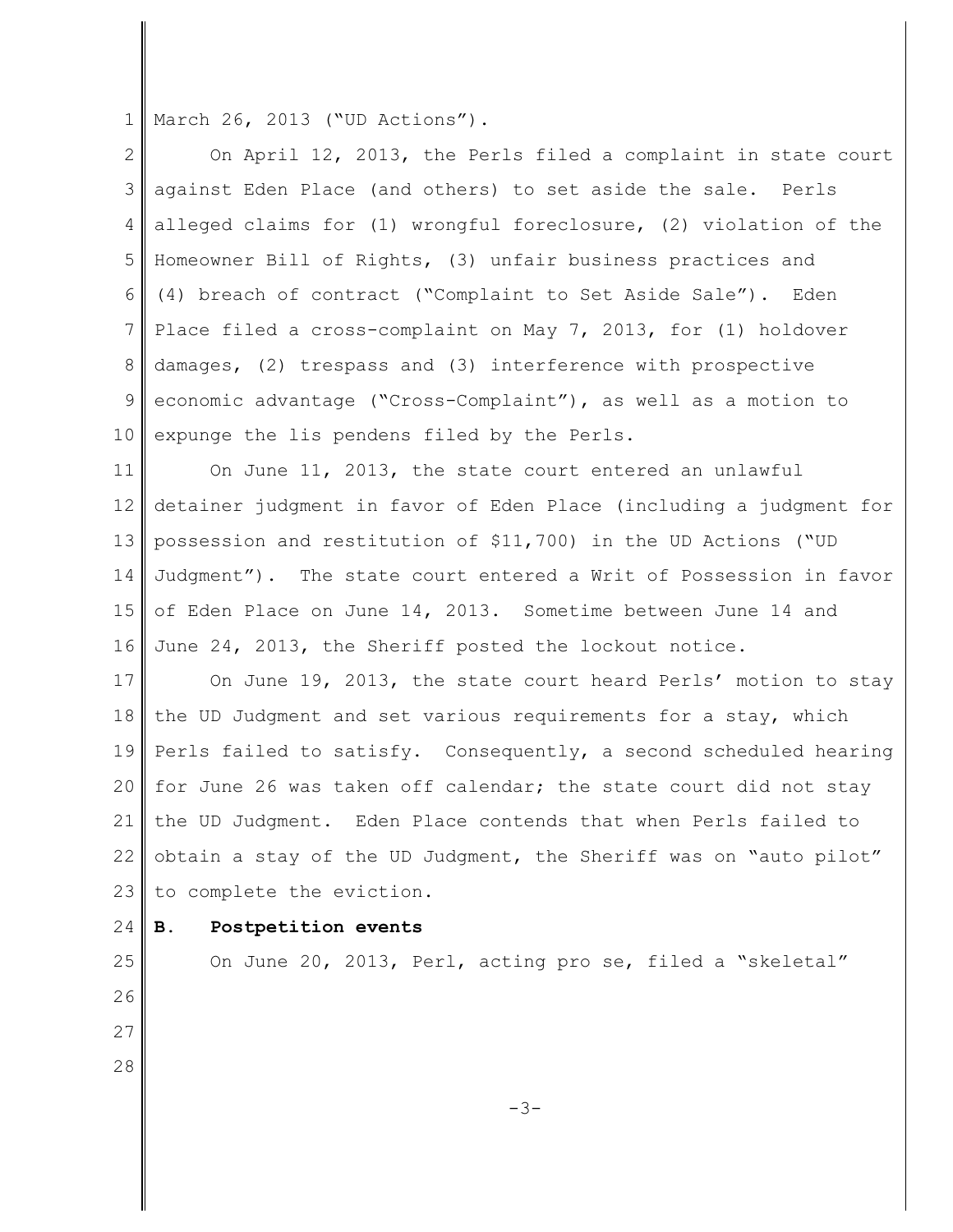1 2 3 4 5 6 7 8 9 10 11 12 13 14 15 16 17 18 19 20 21 22 23 24 25 26 27 28 chapter 13<sup>2</sup> bankruptcy petition. Perl needed to file his schedules, statement of financial affairs, chapter 13 plan and other required documents by July 5, 2013. Although not listed as a creditor, Eden Place received notice of Perl's bankruptcy filing. On June 24, 2013, Perl's counsel faxed a letter to Eden Place's counsel and to the Sheriff's department informing them of the bankruptcy filing. In the letter, Perl's counsel asserted that no landlord-tenant relationship existed between Perl and Eden Place, so any exceptions to the automatic stay provided in § 362(b)(22) did not apply. He also asserted, citing to Westside Apartments, LLC v. Butler (In re Butler), 271 B.R. 867, 876 (Bankr. C.D. Cal. 2002), that CAL. CODE CIV. P. § 715.050<sup>3</sup> operated in contravention to the Code and was therefore unconstitutional. On June 24, 2013, Perl filed a notice to remove the three state court actions — the Complaint to Set Aside Sale, the Cross-Complaint and the UD Actions ("Removed Actions"). Prior to Perl filing this notice of removal, the state court scheduled a hearing on June 25, 2013, to consider Eden Place's motion to expunge the lis pendens Perls had recorded against the Residence. Later on June 24, 2013, Eden Place moved to remand the Unless specified otherwise, all chapter, code and rule references are to the Bankruptcy Code, 11 U.S.C. §§ 101-1532, and the Federal Rules of Bankruptcy Procedure, Rules 1001-9037.  $3$  CAL. CODE CIV. P.  $\frac{1}{5}$  715.050 provides, in relevant part: Except with respect to enforcement of a judgment for money, a writ of possession issued pursuant to a judgment for possession in an unlawful detainer action shall be enforced pursuant to this chapter without delay, notwithstanding receipt of notice of the filing by the defendant of a bankruptcy proceeding.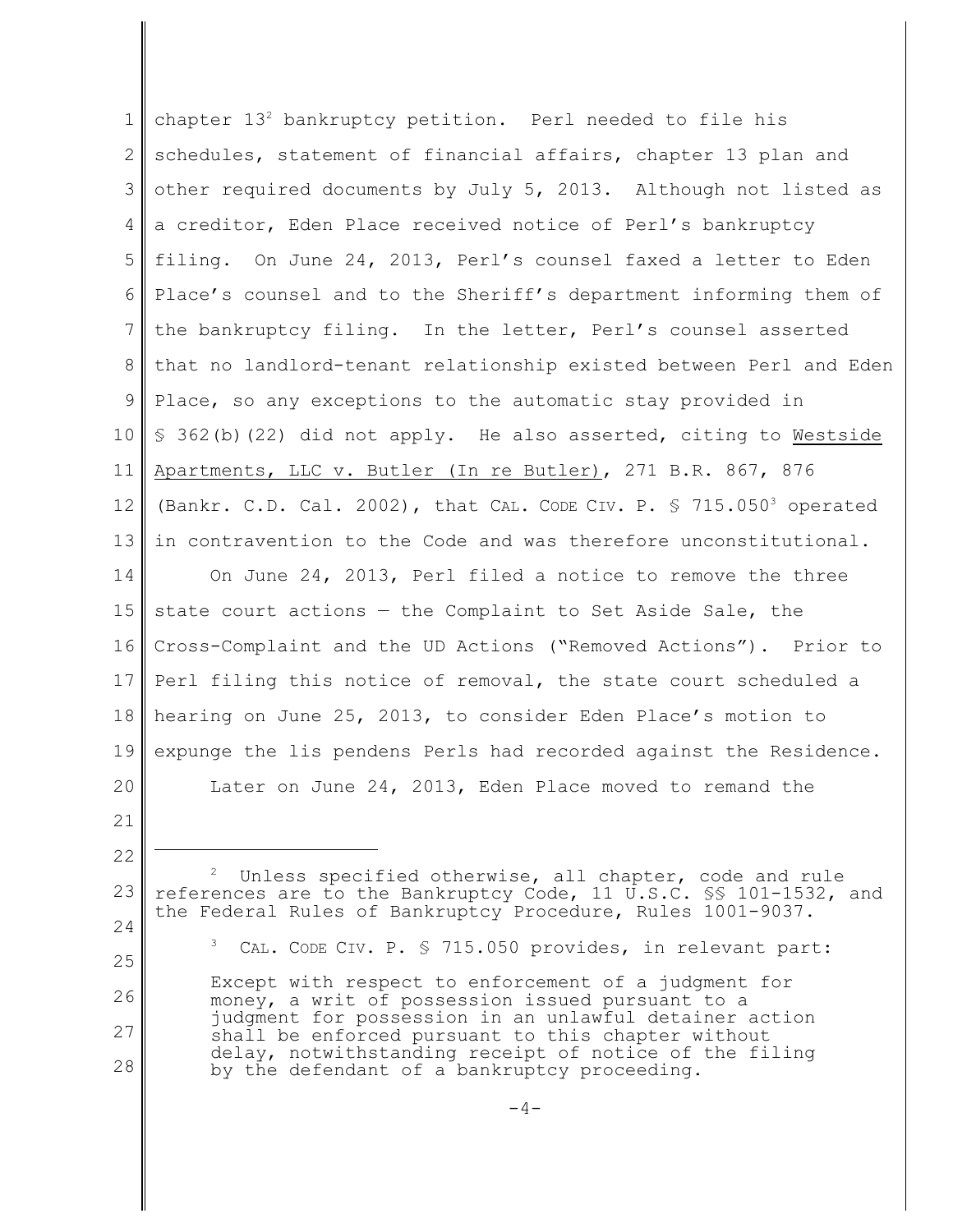1 2 3 4 5 6 7 8 9 10 11 12 13 Removed Actions ("Motion for Remand") and filed its application for an order shortening time. The bankruptcy court scheduled the Motion for Remand for hearing on June 28, 2013. Also on June 24, Eden Place filed a motion in bankruptcy court for relief from stay ("Stay Relief Motion"), pursuant to the provisions of § 362(d)(1) and (2). Alternatively it asserted that the automatic stay did not apply. Eden Place asserted that it purchased the Residence at the March 20, 2013 prepetition foreclosure sale, that the trustee's deed had been properly recorded, that the UD Judgment had been obtained as well as a Writ of Possession and that the Residence was not property of Perl's bankruptcy estate. The bankruptcy court set a hearing on the Stay Relief Motion for July 9, 2013.

14 15 16 17 18 Notwithstanding the bankruptcy filing and Eden Place's pending Stay Relief Motion, the Sheriff proceeded with Perls' lockout on June 27, 2013, thereby evicting the Perls. Some of Perls' personal belongings remained inside the Residence at the time of the eviction.

19 20 21 22 23 24 25 26 27 28 Perl, with the assistance of counsel, filed his Amended Emergency Motion to Enforce the Automatic Stay, Set Aside the Eviction and for Order in Contempt ("Emergency Motion to Enforce Stay") and his application for order shortening time. Perl asserted that by continuing the eviction process against him and eventually evicting him, Eden Place had violated the automatic stay pursuant to  $\frac{1}{5}$  362(a)(1)-(3). Specifically, Perl asserted that his possessory interest in the Residence constituted an equitable interest under  $\S$  541(a) protected by  $\S$  362(a)(3), citing In re Butler and Di Giorgio v. Lee (In re Di Giorgio), 200 B.R.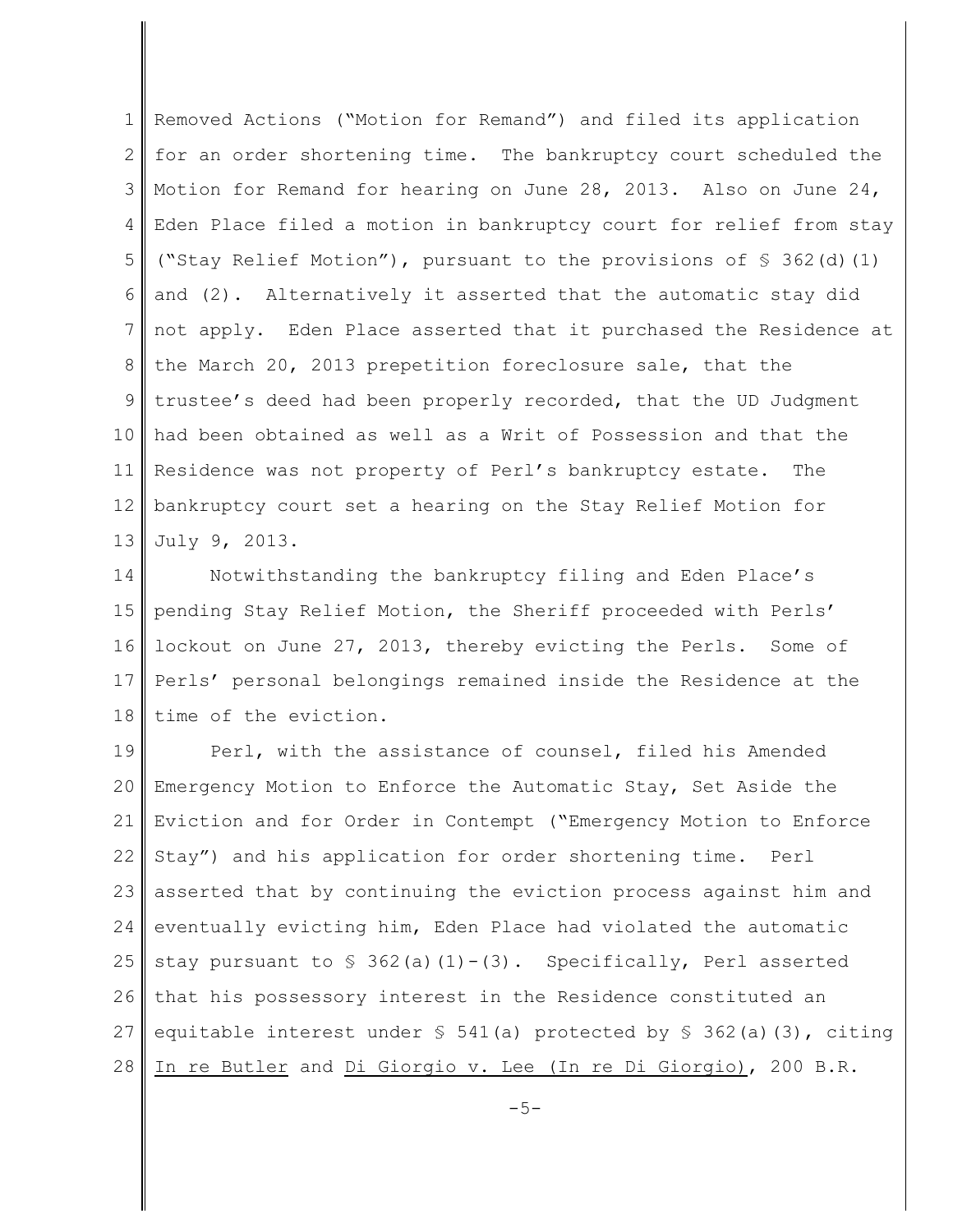1 2 3 4 5 6 7 8 9 664, 670 (C.D. Cal. 1996), vacated on mootness grounds, 134 F.3d 971 (9th Cir. 1998). Perl also asserted that his pending litigation to set aside the sale and his dispute over the validity of the UD Judgment created a protected equitable interest in the Residence. Perl requested that his Emergency Motion to Enforce Stay be heard on June 28 along with Eden Place's Motion for Remand. A few hours later, Eden Place filed an objection to Perl's Emergency Motion to Enforce Stay, contending that it was moot and procedurally defective.

10 11 12 On June 27, 2013, the bankruptcy court entered its order setting the hearing on Perl's Emergency Motion to Enforce Stay and on Eden Place's Stay Relief Motion for June 28, 2013.

13 14 15 16 17 18 19 20 21 22 23 24 25 26 27 28 Just hours before the scheduled hearing, Eden Place filed another objection to Perl's Emergency Motion to Enforce Stay. Eden Place argued that, under California law, once the foreclosure occurred and Eden Place recorded its trustee's deed on March 29, 2013, Perl had no legal or equitable interest in the Residence protected by the automatic stay at the time of the eviction on June 27, 2013; he was merely a squatter or trespasser with no cognizable interest. Eden Place further argued that Perl's motion failed to recognize ample authority which supports the position that continued enforcement of a prepetition unlawful detainer judgment is not a violation of the automatic stay. Citing Lee v. Baca, 73 Cal. App. 4th 1116, 1117-18 (1999), a case involving a residential tenant and landlord, Eden Place argued that an unlawful detainer judgment extinguishes the residential tenant's interest in the property and that a postjudgment bankruptcy filing does not affect the landlord's right to regain possession of the

 $-6-$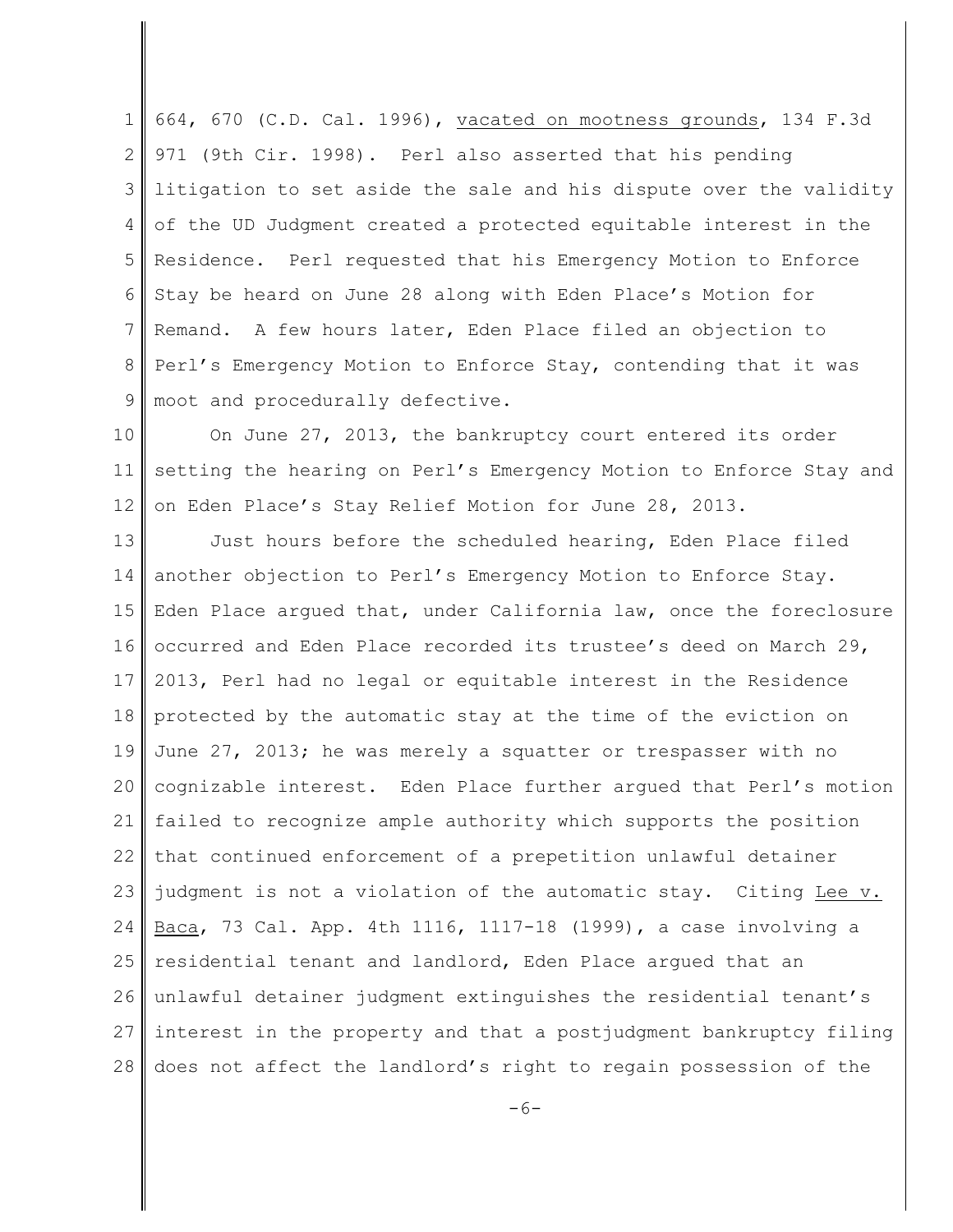1 2 3 4 5 6 7 8 9 10 11 12 property because it is not, at that point, property of the tenant-debtor's estate. Eden Place also cited Marquand v. Smith (In re Smith), 105 B.R. 50, 53-54 (Bankr. C.D. Cal. 1989), which held that a debtor-tenant has no legal or equitable interest in rented property once a judgment for possession has been entered in favor of the landlord. Based on these authorities, Eden Place argued that Perl lost whatever possessory interest he might have had in the Residence upon entry of the UD Judgment, so the Sheriff's execution of the Writ of Possession did not affect property of the estate. Eden Place also took the position that once the UD Judgment and Writ of Possession were issued, the Sheriff had no choice but to proceed with the eviction.

13 14 15 16 17 18 19 20 21 22 23 24 25 Eden Place acknowledged the holdings of In re Butler and In re Di Giorgio, but argued that both cases were inapplicable because they were "tenant" cases, not "squatter" cases. Eden Place further argued that these cases were weakened with the addition of  $\frac{1}{5}$  362(b)(22) under the amendments of the Bankruptcy Abuse Prevention and Consumer Protection Act of 2005, which clarifies that residential tenants, subject to certain limitations, are not protected by the automatic stay. Eden Place contended that no federal courts of appeals have ever ruled that a squatter who loses an unlawful detainer action still has a cognizable property interest that would warrant invoking the automatic stay. Alternatively, Eden Place argued that cause existed to annul the stay retroactively to June 20, 2013.

26 27 28 The hearing on the Emergency Motion to Enforce Stay, the Stay Relief Motion and the Motion for Remand proceeded on June 28, 2013. Counsel for both parties appeared. Before the parties

 $-7-$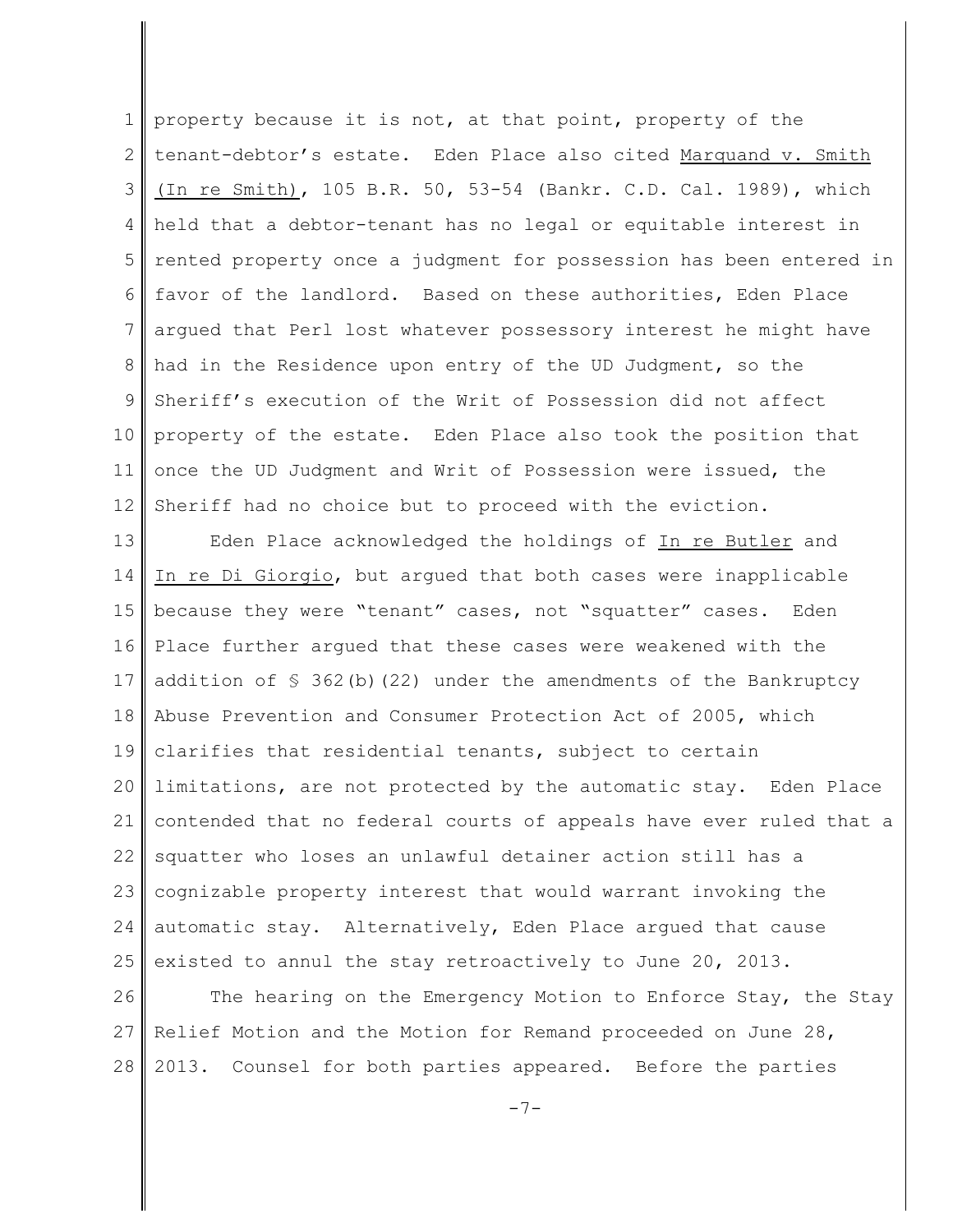1 2 3 4 5 6 7 8 9 10 11 12 13 14 15 16 17 18 19 20 21 22 23 24 25 26 27 28 presented oral argument, the bankruptcy court opined that the postpetition enforcement of the Writ of Possession on June 27 "seem[ed] to be something that would violate the automatic stay." Hr'g Tr. (June 28, 2013) 2:19-20. After hearing brief argument from counsel for Eden Place, the bankruptcy court made its initial findings with respect to whether Eden Place violated the automatic stay: THE COURT: Okay. Well, let's back up a moment here. As of the petition date, before the sheriff went in and evicted, there was a possessory interest, correct, or am I misunderstanding the facts? MR. RICHARDS: Well, there was a possessory interest of naked possession, yes. THE COURT: Okay. . . . MR. RICHARDS: So other than a naked possessory interest, that's all there was. THE COURT: I understand. I do not follow In re Smith. MR. RICHARDS: Okay. THE COURT: And in my view, the bare possessory interest, coupled with the possibility of some sort of relief, may be sufficient to give the bankruptcy estate a protected interest that is subject to the automatic stay. Id. at 5:3-10, 15-23. The court also noted that despite Eden Place's argument respecting a residential tenant under  $\S$  362(b)(22), this was not a rental situation. Id. at  $5:24-6:15$ . Counsel then noted that In re Butler was also a landlord-tenant case and not a case that dealt with squatters who lose their house to foreclosure. Id. at 7:6-9. After hearing further argument from the parties, the bankruptcy court took a brief recess to review the cases cited by the parties. However, before the recess, the court opined: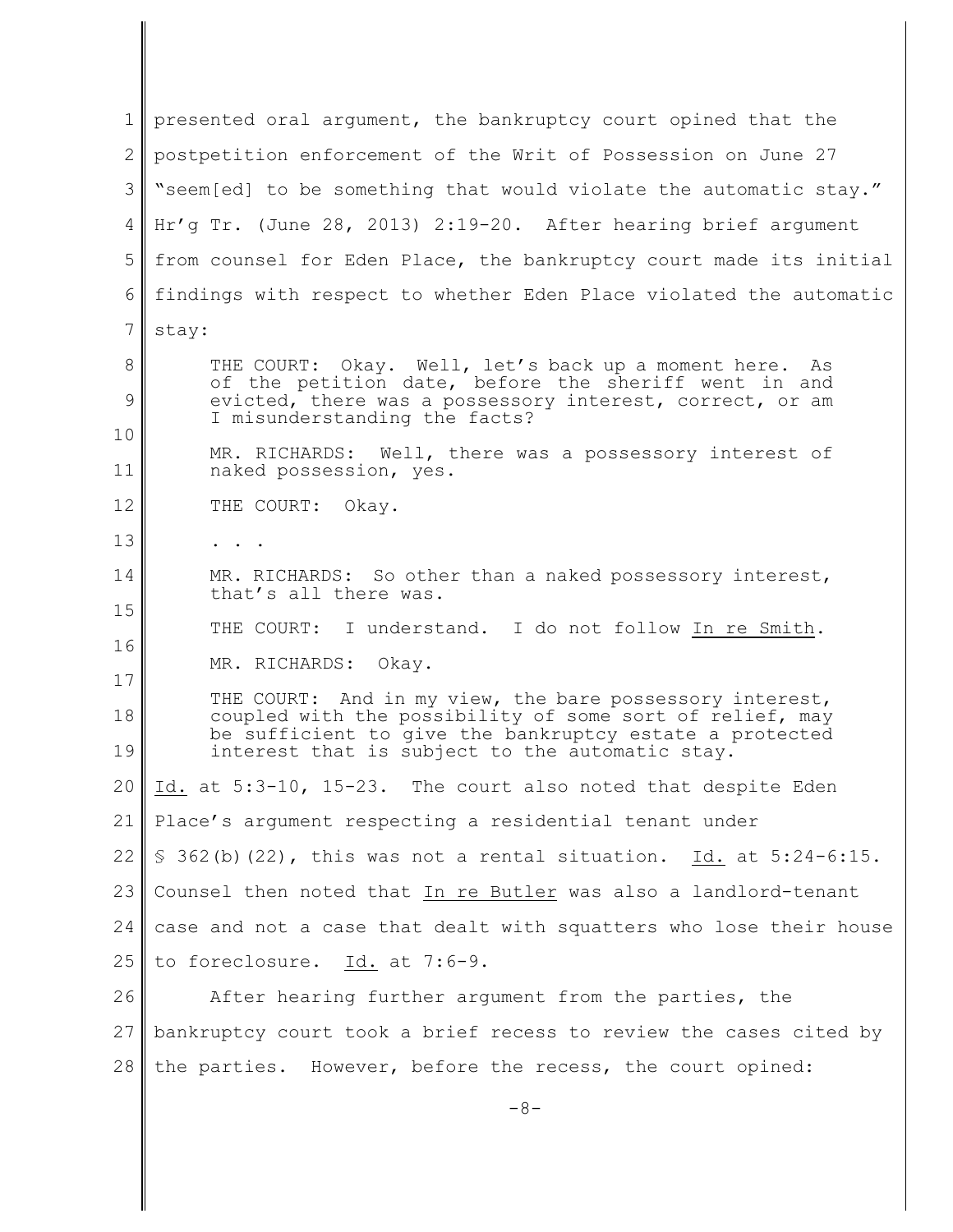I will note that the automatic stay is a little broader than just a property interest.

It's not just any act to obtain possession of the property of the estate or to exercise control over property of the estate, an enforcement against the debtor or against property of the estate of a judgment obtained before commencement of the case.

Now, when we're talking about a cause of action or claims or defenses such as an assertion of a right to possession, even if that's after a writ of possession, there are still claims there.

Any by  $-$  if  $-$  it may be that the automatic stay applies even to the more limited bundle of rights that still exists. It may not even be a bundle. It might just be the opportunity to seek some relief.

## 11 Id. at 34:17-35:7.

1

2

3

4

5

6

7

8

9

10

12 13 14 15 16 17 18 19 20 21 22 23 Upon further review of the cases cited by the parties, the bankruptcy court determined that the eviction was a violation of the automatic stay and was therefore void. The bankruptcy court granted Eden Place's Motion for Remand and Eden Place's Stay Relief Motion prospectively, modifying the automatic stay to permit Perl until July 12, 2013, to seek relief from the state court and denied Eden Place's request to annul the stay retroactively. The bankruptcy court entered an order after the hearing containing the following relevant part: "The eviction of the debtor by the Sheriff, at the request of the movant, after the bankruptcy petition was filed violated the automatic stay and is void[.]" June 28, 2013 Order ("Order").

24 25 26 27 28 The bankruptcy court declined to impose any contempt sanctions against Eden Place for the stay violation because Perl had not yet offered any evidence of damages due to the eviction. Sanctions would be decided at a later hearing, after the state court had an opportunity to rule on Perl's claims. The bankruptcy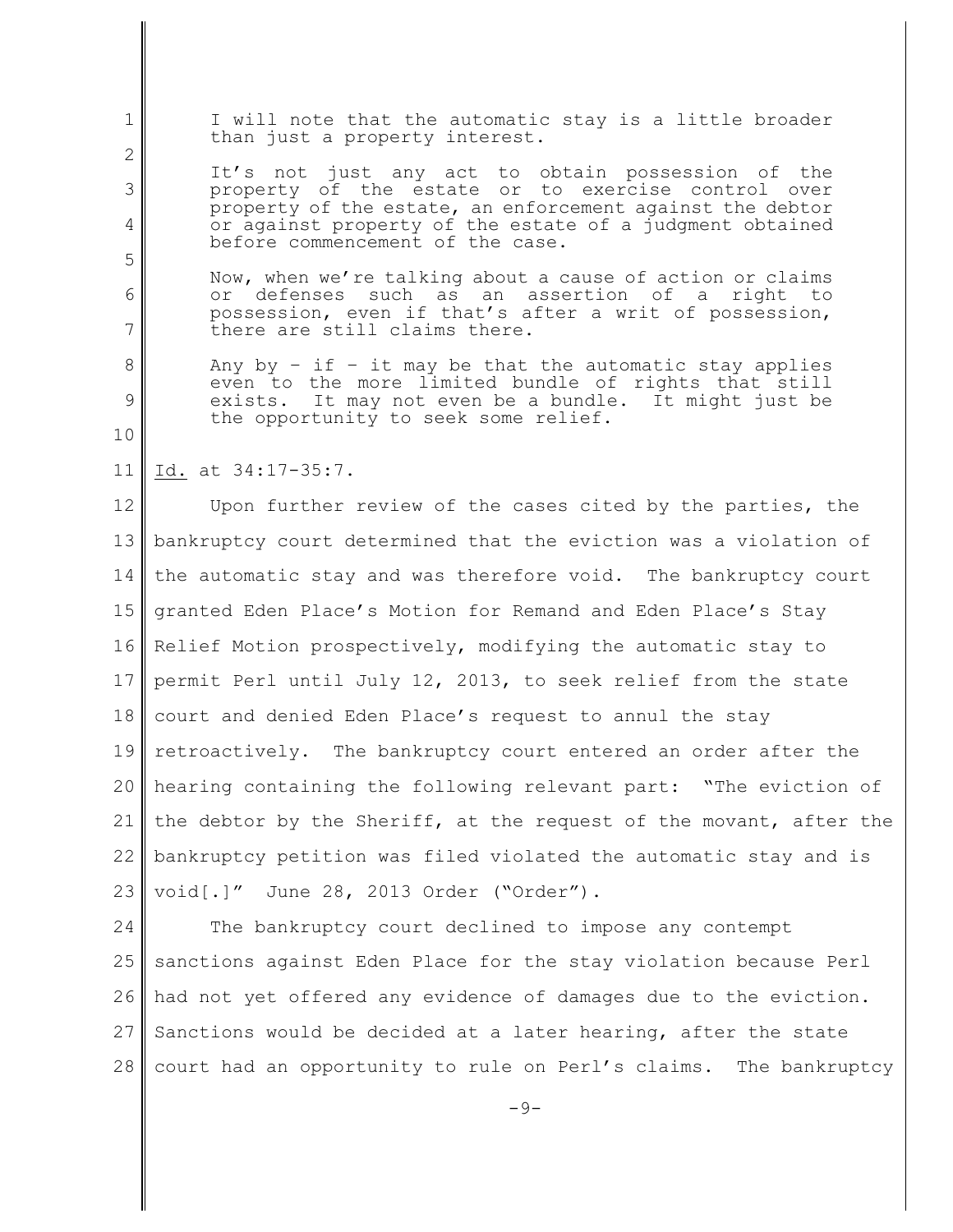1 2 3 4 5 6 7 8 9 10 11 12 13 14 15 16 17 18 19 20 21 22 23 24 25 26 27 28 court directed the parties to file a status report informing it of the state court proceedings. Eden Place filed a status report on July 15, 2013. $4$  Despite extensions to file his schedules and other required documents, Perl never filed anything further in his bankruptcy case. The case was ultimately dismissed on August 8, 2013, for Perl's failure to appear at the scheduled  $\frac{1}{2}$  341(a) meeting of creditors. Eden Place timely appealed the Order. **II. JURISDICTION** The bankruptcy court had jurisdiction under 28 U.S.C. §§ 1334 and  $157(b)$  (2)(G). We have jurisdiction under 28 U.S.C. § 158.<sup>5</sup> **III. ISSUE** Did the bankruptcy court err when it determined that Eden Place violated the automatic stay with the postpetition eviction of Perl? **IV. STANDARD OF REVIEW** Whether the automatic stay provisions of  $\S$  362 have been violated is a question of law we review de novo. McCarthy, Johnson & Miller v. N. Bay Plumbing, Inc. (In re Pettit), 217 F.3d 1072, 1077 (9th Cir. 2000) (citing Cal. v. Taxel (In re Del <sup>4</sup> According to Eden Place, the Perls' lis pendens was expunged. The UD Actions were closed. Perl's counsel filed a state court appeal. Eden Place transferred the Residence to a new owner. Perl was allowed access to the Residence to remove some of his remaining personal belongings, but he also allegedly removed certain fixtures from the property, including two dishwashers, two cooktops and their hoods. On January 9, 2014, a motions panel determined that this appeal was not moot, despite the dismissal of Perl's bankruptcy case, because Eden Place could still be subject to a claim for damages at some point in the future based on the Order. We agree. Therefore, we have jurisdiction over this appeal.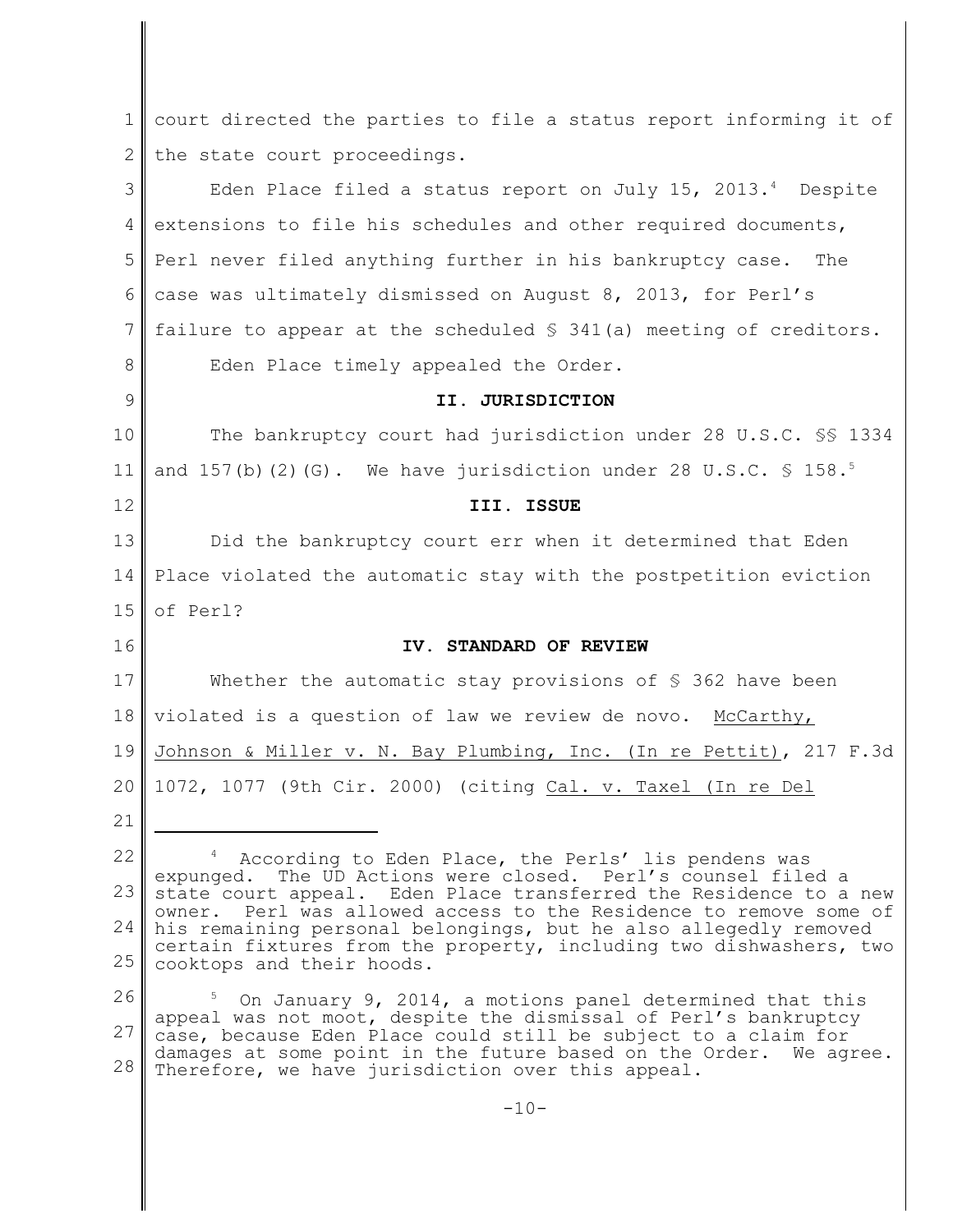1 2 3 4 5 6 7 8 9 10 11 12 13 14 15 16 17 18 19 20 21 22 23 24 25 26 27 28 Mission Ltd.), 98 F.3d 1147, 1150 (9th Cir. 1996)). **V. DISCUSSION** The sole issue in this appeal is whether, at the time Perl filed his bankruptcy petition, he had any remaining interest in the Residence protected by the automatic stay. Eden Place contends that he did not and that the bankruptcy court erred in determining that Perl's possessory interest was a sufficient estate interest to trigger the protections of the automatic stay under § 362(a). **A. The bankruptcy court did not err when it determined that Eden Place had violated the automatic stay.** "The automatic stay under § 362 is designed to give the bankruptcy court an opportunity to harmonize the interests of both debtor and creditors while preserving the debtor's assets for repayment and reorganization of his or her obligations." In re Pettit, 217 F.3d at 1077 (citation omitted). The stay is self-executing, effective upon the filing of the bankruptcy petition, and sweeps broadly. Id. It stays the "commencement or continuation . . . or other action or proceeding against the debtor that was or could have been commenced before the [filing of the bankruptcy]," as well as the enforcement of a prepetition judgment against the debtor or property of the estate.  $$362(a)(1)$  & (2). It also stays actions to "obtain possession of property of the estate or of property from the estate or to exercise control over property of the estate."  $\frac{1}{2}$  362(a)(3). "Property of the estate" is also broadly defined to include all of the debtor's legal and equitable interests in property as of the commencement

-11-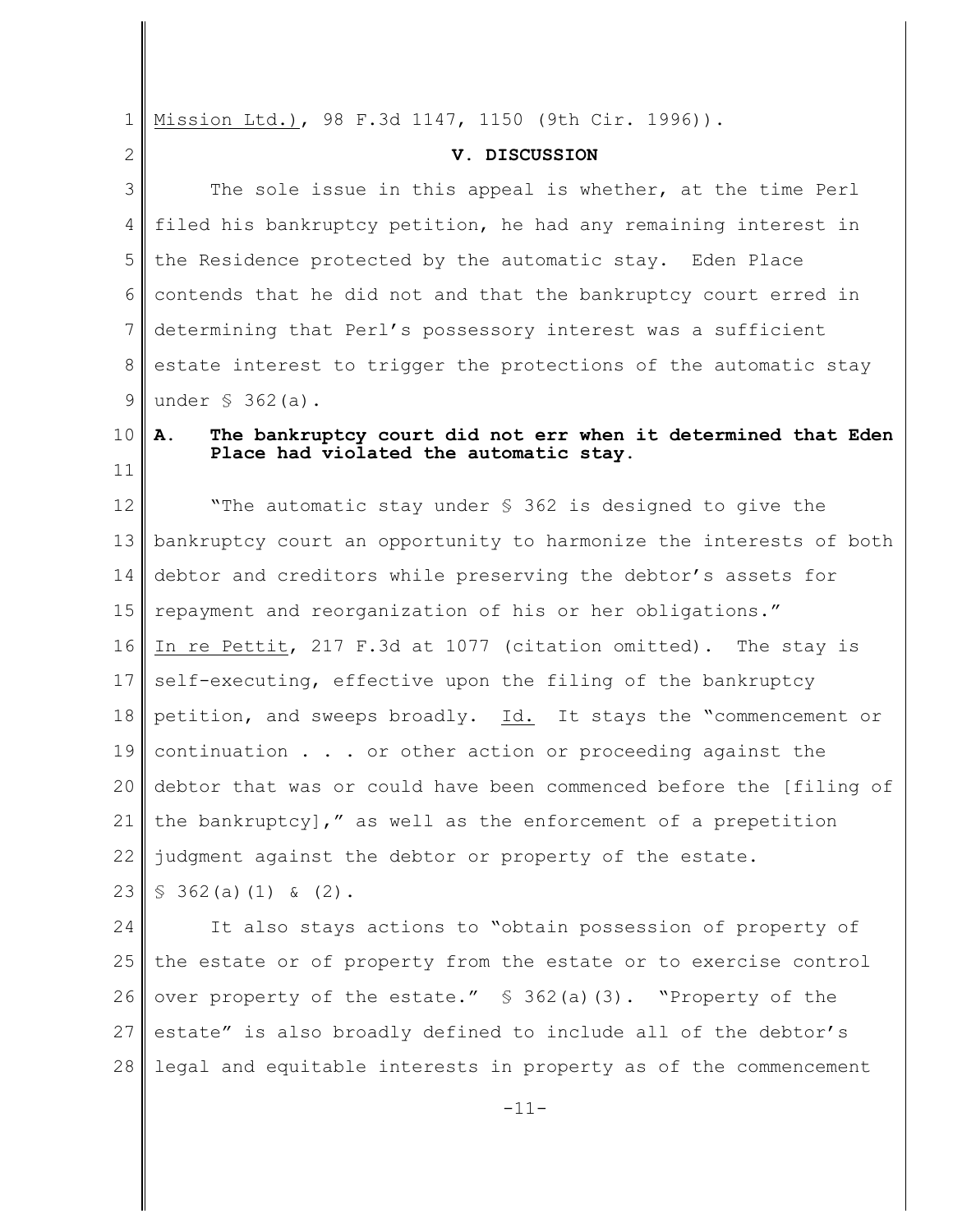1 2 3 4 5 6 7 8 9 10 of the case, wherever located and by whomever held.  $\$$  541(a). See also Ramirez v. Fuselier (In re Ramirez), 183 B.R. 583, 587 (9th Cir. BAP 1995) (automatic stay protects property of the estate in which the debtor has a legal, equitable or possessory interest) (citing Interstate Commerce Comm'n v. Holmes Transp., Inc., 931 F.2d 984, 987 (1st Cir. 1991)). Bankruptcy courts must look to state law to determine whether and to what extent the debtor has any legal or equitable interests in property as of the commencement of the case. Butner v. United States, 440 U.S. 48, 54-55 (1978).

11 12 13 14 Actions taken in violation of the automatic stay are void. Griffin v. Wardrobe (In re Wardrobe), 559 F.3d 932, 934 (9th Cir. 2009) (citing Gruntz v. Cnty. of Los Angeles (In re Gruntz), 202 F.3d 1074, 1082 (9th Cir. 2000) (en banc)).

15 16 17 18 19 20 21 22 23 24 25 26 27 28 In determining whether Eden Place violated the automatic stay by proceeding with the eviction of Perl, we must determine whether Perl had any remaining interest in the Residence on the date he filed bankruptcy. Because the Residence is located in California, California law controls this determination. Here, it is undisputed that Eden Place purchased the Residence and timely recorded its trustee's deed prepetition. Under CAL. CIV. CODE § 2924h(c), "the trustee's sale shall be deemed final upon the acceptance of the last and highest bid, and shall be deemed perfected as of 8 a.m. on the actual date of sale if the trustee's deed is recorded within 15 calendar days after the sale[.]" "The purchaser at a nonjudicial foreclosure sale receives title under a trustee's deed free and clear of any right, title or interest of the trustor. A properly conducted nonjudicial foreclosure sale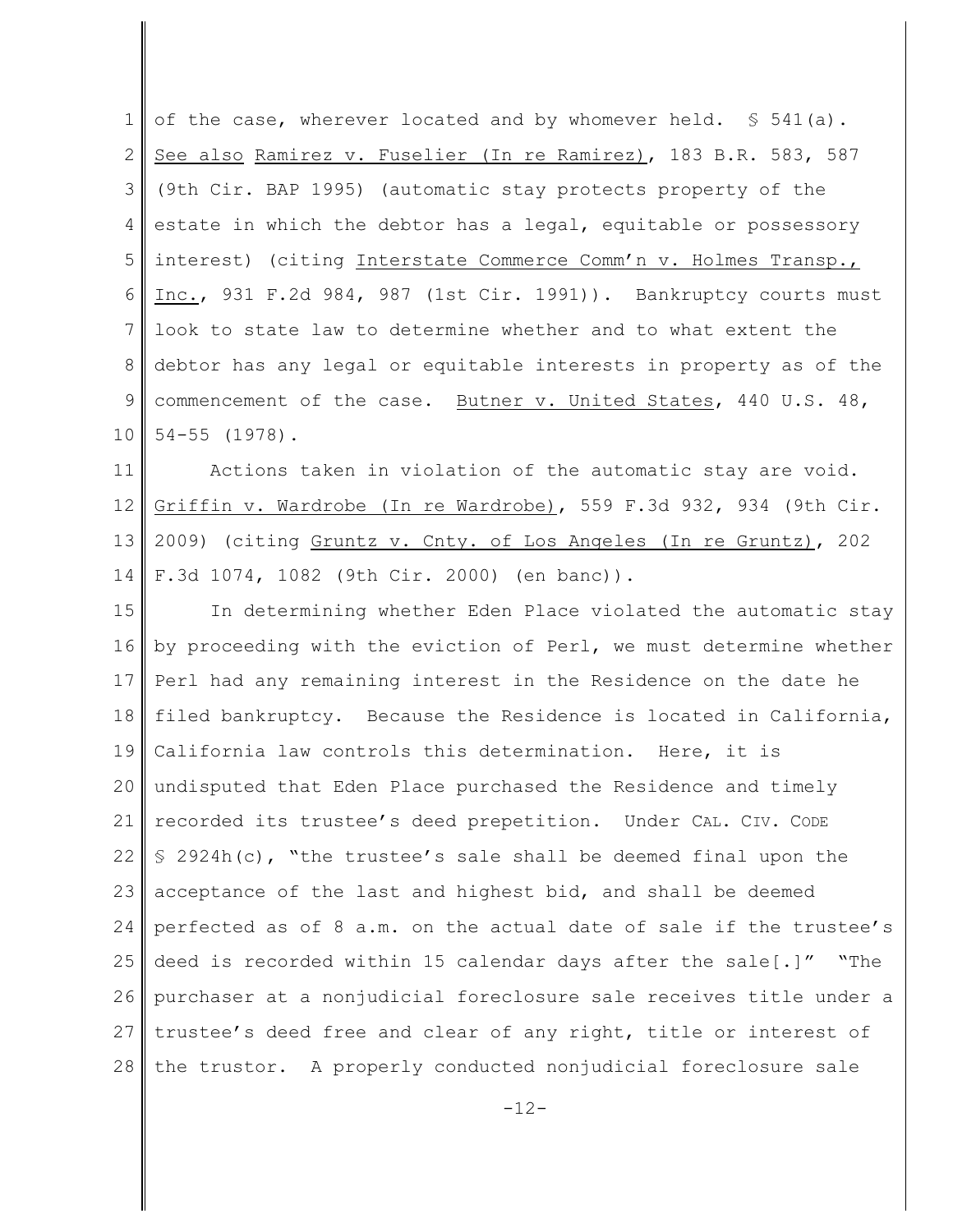1 2 3 4 5 6 7 8 9 10 11 12 13 14 constitutes a final adjudication of the rights of the borrower and lender." Wells Fargo Bank v. Neilsen, 178 Cal. App. 4th 602, 614 (2009) (citations and quotation marks omitted). See also 4 Miller & Starr, Cal. Real Estate § 10:208 (3d ed. 2009) (Under California law, "[t]he purchaser at the foreclosure sale receives title free and clear of any right, title, or interest of the trustor or any grantee or successor of trustor."). Accordingly, title to the Residence passed to Eden Place free and clear of any right, title or interest of Perl's about three months before he filed his chapter 13 bankruptcy petition. Thus, Perl's ownership interest in the Residence was eliminated prepetition. Therefore, to find that Eden Place violated the automatic stay, we must determine whether Perl held some other sort of interest in the Residence recognized by California law at the time he filed bankruptcy.

15 16 17 18 19 20 21 22 23 Prepetition, Eden Place had successfully obtained the UD Judgment, and Perl's efforts to stay that judgment failed. A Writ of Possession in favor of Eden Place was also issued prepetition. It is undisputed that Perl was in possession of the Residence at all relevant times. We often cite the following passage from a well-known treatise in cases where the order on appeal concerns the bankruptcy court's decision to grant relief from stay so that the purchaser may proceed with its eviction action against the holdover debtor-borrower:

24 25 26 27 28 Where a real property nonjudicial foreclosure was completed and the deed recorded prepetition, the debtor has neither legal nor equitable title to the property at the time the bankruptcy petition is filed. Although the debtor may still be in possession of the premises, his or her status is essentially that of a "squatter." The mortgagee (or purchaser at the foreclosure sale) is entitled to the property and thus relief from the stay should be granted.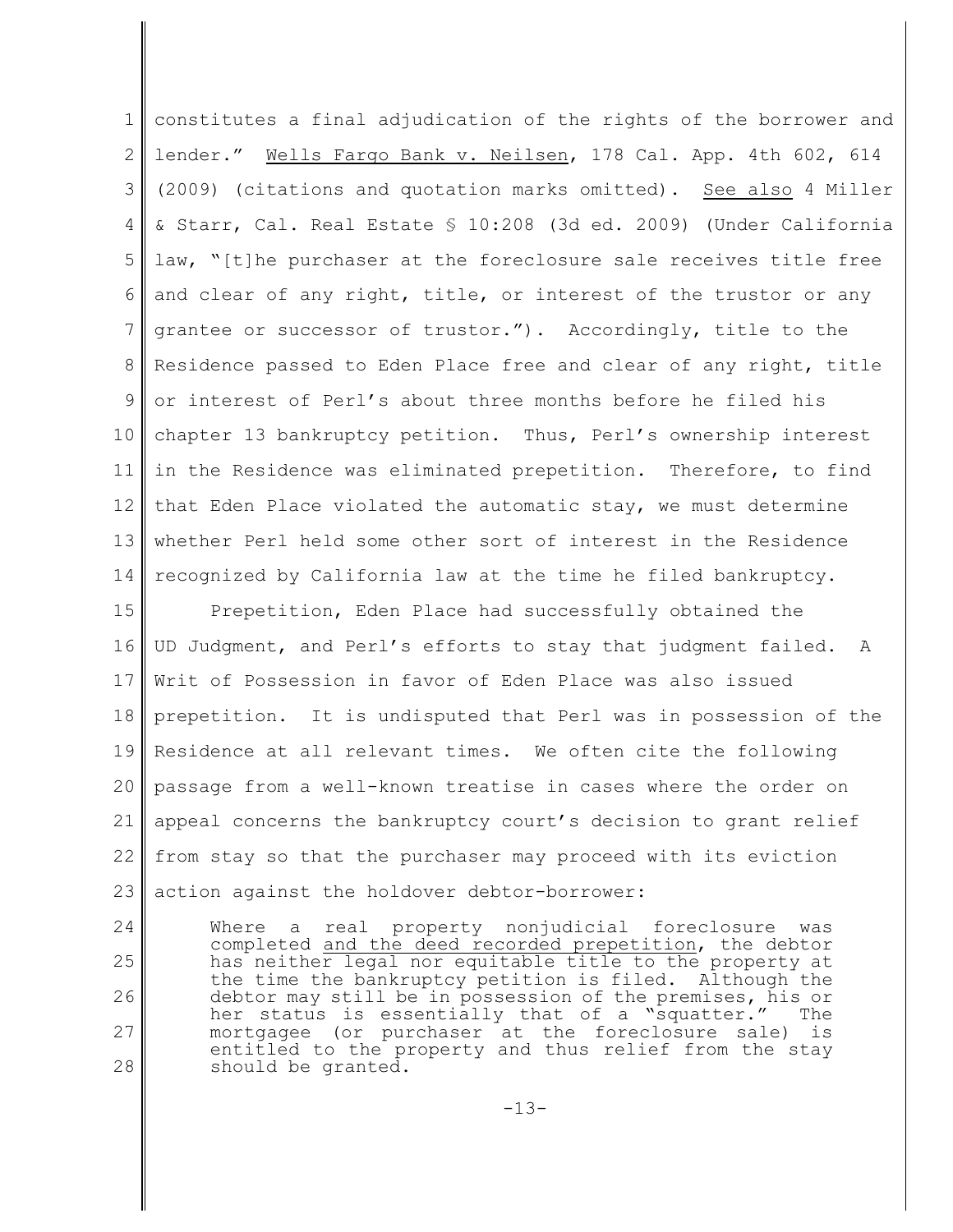1 2 3 4 Kathleen P. March and Alan M. Ahart, CALIFORNIA PRACTICE GUIDE: BANKRUPTCY ¶ 8:1196 (2009) (emphasis in original). See Wells Fargo Bank v. Edwards (In re Edwards), 454 B.R. 100, 106 (9th Cir. BAP 2011), as just one of many examples.

5 6 7 8 9 10 11 12 13 14 15 We have determined in cases with facts such as these that "cause" was established to grant relief from stay because the debtor, hence the estate, no longer had any interest in the real property at issue when he or she filed for bankruptcy. Id. at 107. See also Nyamekye v. Wells Fargo Bank (In re Nyamekye), 2011 WL 3300335, at \*5-6 (9th Cir. BAP Feb. 15, 2011) (determining that because an unlawful detainer judgment and writ of possession had been obtained by the creditor prepetition, neither the holdover debtor-borrower nor her estate had any ownership interest or right in the property; therefore cause was shown to grant relief from stay).

16 17 18 19 20 21 22 23 24 25 26 27 28 A distinction exists between the analyses required for stay relief matters and violation of stay matters. In the former, the creditor is summarily attempting to establish a colorable claim in terms of an interest in a debtor's secured note or an interest in debtor's property. In considering the interest in debtor's property, an analysis is made as to the strength of debtor's interest vis-a-vis creditor's interest in the same property. Consequently, terms like "owner" and "squatter" appear. See In re Edwards, 454 B.R. at 105-06. In the latter, the debtor is attempting to establish that the creditor is violating the automatic stay by taking some action against the debtor or against property of the estate. In this instance, the strength of one's interest is not determinative; but more importantly, if debtor or

 $-14-$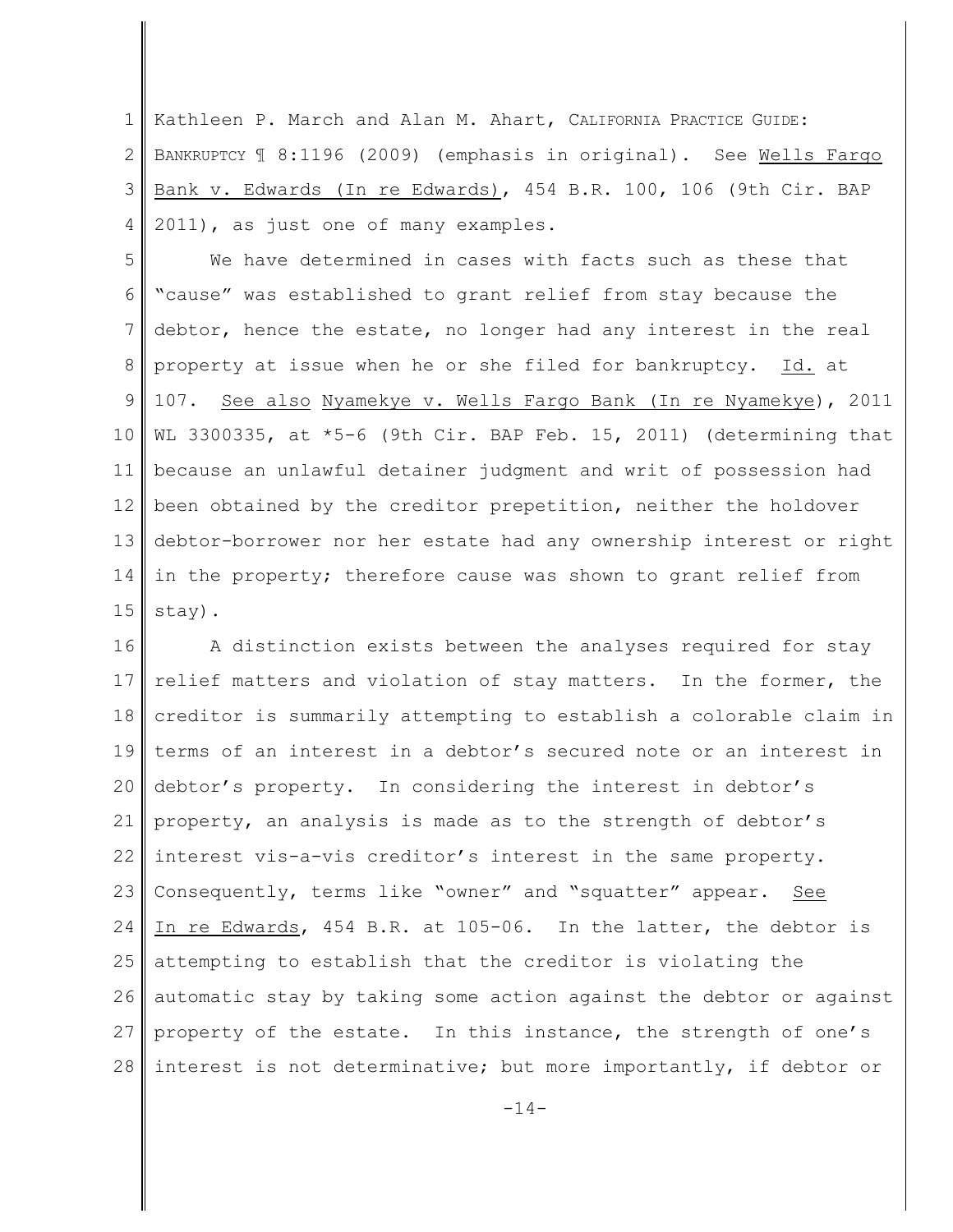1 2 3 4 5 the estate has "any" interest the question becomes: is the creditor's action violative of the stay. Creditor's action may be violative even if a minimal interest, such as a squatter's or possessory interest, is held by the debtor or the estate. See In re Di Giorgio, 200 B.R. at 672-74.

6 7 8 9 10 11 12 13 14 15 16 17 18 19 20 21 22 23 24 25 26 27 28 In a case factually similar to Nyamekye concerning whether a party had violated the automatic stay, we held that a debtorborrower had a possessory interest in the real property at issue by virtue of his or her physical occupancy. In re Williams, 323 B.R. at 699. In In re Williams, we cited In re Butler, 271 B.R. at 876-77, with approval and for the proposition that under California law a debtor-tenant's mere physical possession of apartment premises after writ of possession had issued in favor of landlord in unlawful detainer action is an equitable interest in the property, protected by the automatic stay. In other words, we extended the holding of In re Butler to include a debtor-former homeowner as opposed to only a debtor-tenant under a residential lease. We also cited In re Di Giorgio, which similarly held that under California law mere possession of real property, even after a writ of possession has issued, creates a protected equitable interest subject to the automatic stay. 200 B.R. at 671-73. Granted, In re Di Giorgio, a case from 1996, involved a residential tenant as opposed to a former homeowner, and, as we discuss below, residential tenants are no longer given the protection of the automatic stay if certain limitations are satisfied. However, the holding in In re Di Giorgio appears broad, and the district court did not limit its analysis as to what constitutes a "possessory interest" under California law

 $-15-$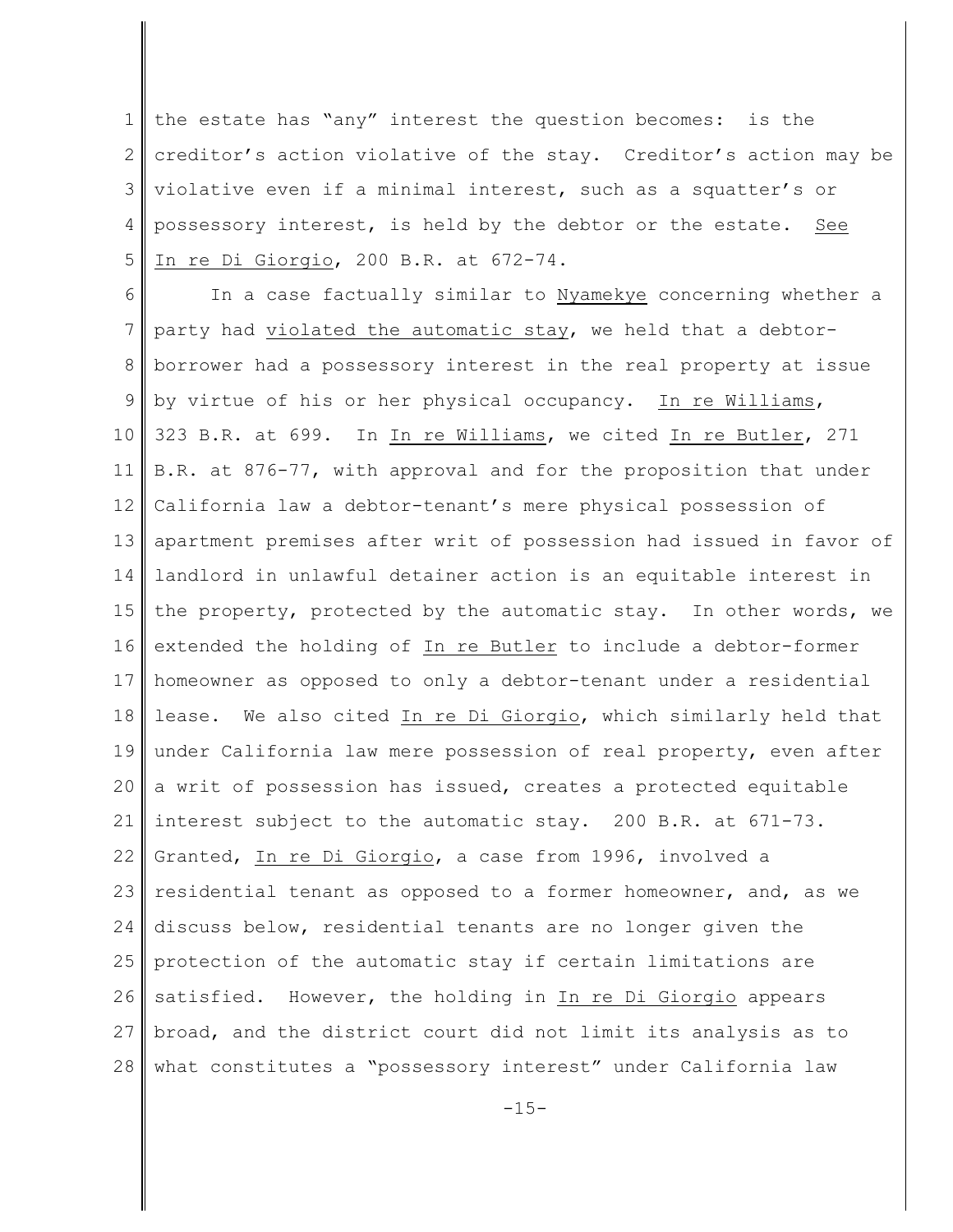1 2 3 4 5 6 7 8 9 10 11 strictly to residential tenants under a lease. "Under California law, mere possession of real property creates a protected interest." Id. at 671 (citing to CAL. CIV. CODE § 1006, which states: "Occupancy for any period confers a title sufficient against all except the state and those who have title  $\ldots$  ..."). "[T]he mere possession of real estate is constantly treated as property which may be purchased and sold, and for the recovery of which an action may be maintained against one having no better title." King v. Goetz, 70 Cal. 236, 240, 11 P. 656, 658 (1886). See 12 WITKIN ON REAL PROP., SUMMARY 10TH (2005) § 208 (possession gives possessor substantial right).

12 13 14 15 16 17 18 19 20 21 22 In In re Williams, the debtor had transferred record title to his condominium to his girlfriend prepetition, but was still occupying the condo when he filed bankruptcy and at the time the homeowners association foreclosed its lien on the property. Recognizing that the debtor had no recorded interest in the condo on the petition date, we determined that he nonetheless held a possessory interest in it that was property of the estate under § 541(a) and protected by the automatic stay. 323 B.R. at 699. We remanded that portion of the order to have the bankruptcy court determine whether any stay violation damages were appropriate. Id. at 702.

23 24 25 26 27 28 Eden Place had not cited to In re Williams in its brief and appeared to be unaware of it at the time of oral argument. Instead, Eden Place argues that the bankruptcy court erred by not following In re Smith and contends that we should adopt it, and further contends that we should reject In re Butler. In In re Smith, the bankruptcy court held that where a residential

 $-16-$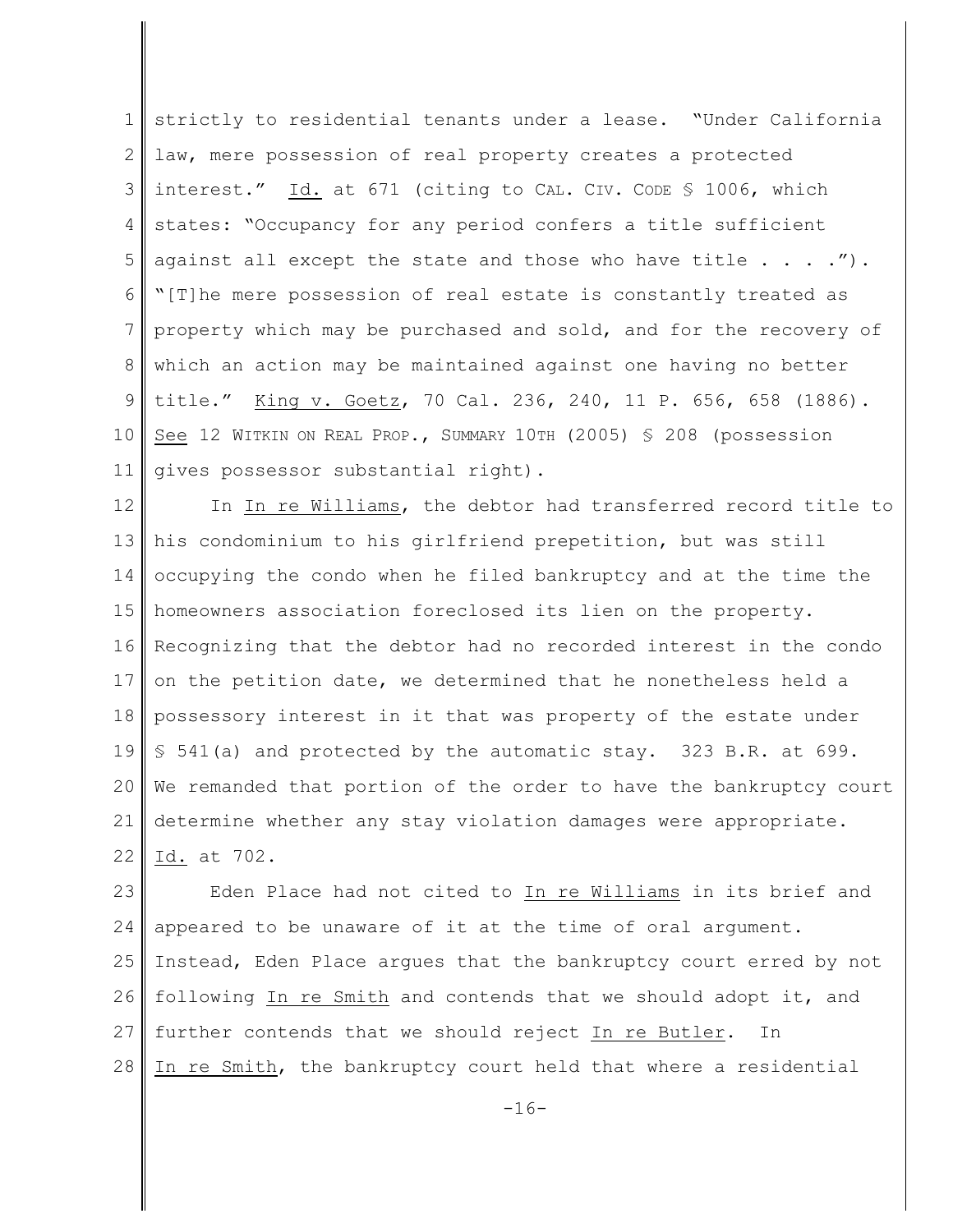1 2 3 4 5 6 7 8 9 landlord obtained an unlawful detainer judgment prepetition, the debtor-tenant has no legal or equitable interest in the property protected by the automatic stay. 105 B.R. at 54. The court further held that the debtor-tenant's physical possession of the property was not a property interest recognized by law. Id. Notably, it did not cite to any California authority for this proposition. The court went on to conclude that it was not necessary for the movant to obtain relief from stay in order to regain possession of the apartment. Id.

10 11 12 13 14 15 16 17 18 19 We decline to adopt In re Smith for two reasons. First, it is contrary to our holding in In re Williams, and we are bound by our precedent. Gaughan v. The Edward Dittlof Revocable Trust (In re Costas), 346 B.R. 198, 201 (9th Cir. BAP 2006) (absent a change in the law, we are bound by our precedent). For that same reason, we are not inclined to reject In re Butler. Second, the concerns expressed by the bankruptcy court in In re Smith regarding what it viewed as a lack of power of residential landlords have been addressed with the addition of  $\frac{1}{5}$  362(b)(22).<sup>6</sup> Under that provision, absent certain limitations not relevant

20

<sup>21</sup> 22 23 24 25 Section  $362(b)$   $(22)$  provides that the filing of a bankruptcy petition does not create a stay "subject to subsection (l), under subsection (a)(3), of the continuation of any eviction, unlawful detainer action, or similar proceeding by a lessor against a debtor involving residential property in which the debtor resides as a tenant under a lease or rental agreement and with respect to which the lessor has obtained before the date of the filing of the bankruptcy petition, a judgment for possession of such property against the debtor[.]"

<sup>26</sup> 27 28 Section 362(l) provides, however, that a 30-day stay shall apply if there is a rent default by a debtor-tenant, where the debtor certifies with the bankruptcy petition that he or she can cure the default and deposits with the clerk the amount of rent due for the next 30 days.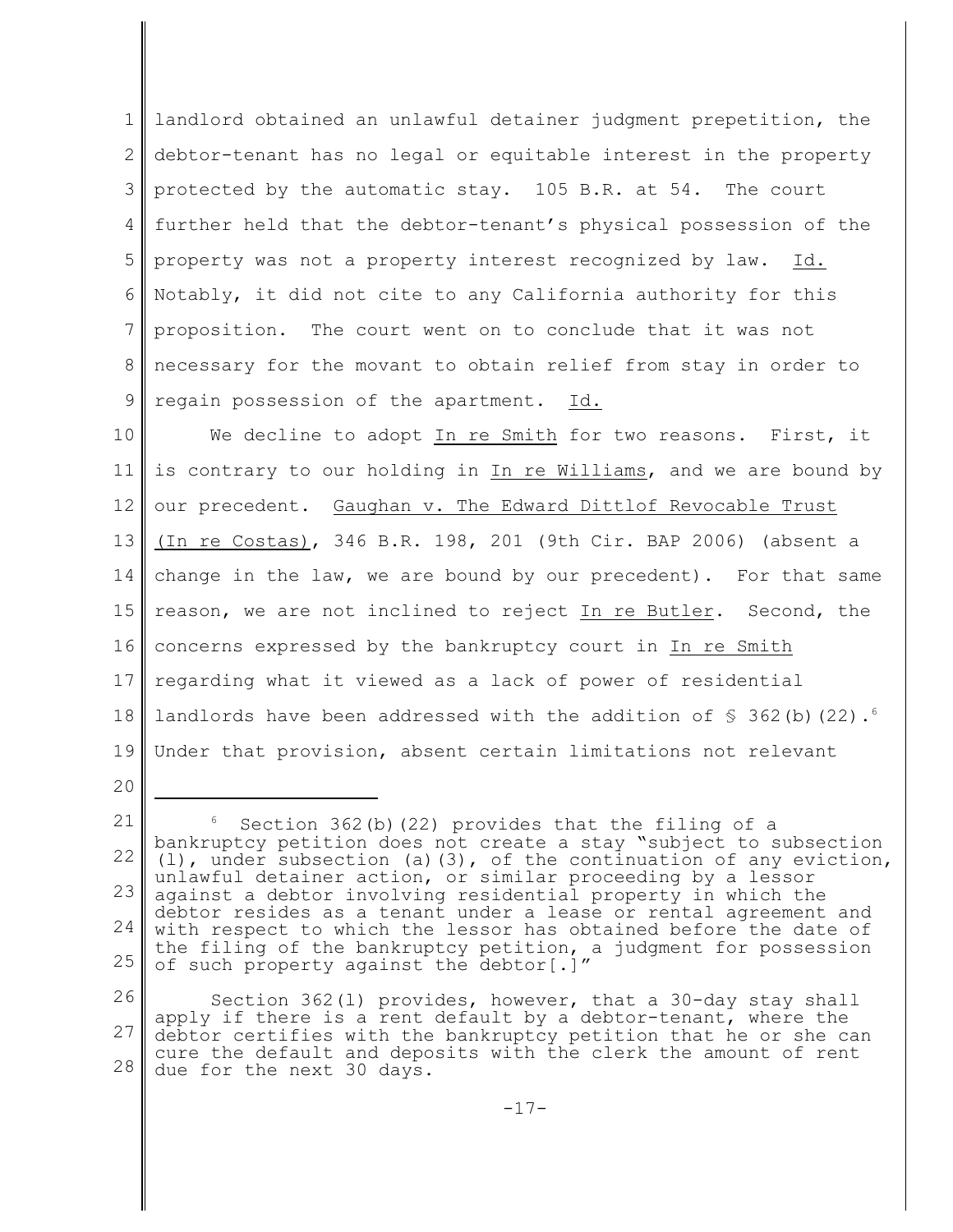1 2 3 4 5 6 here, the automatic stay does not apply to cases under which the debtor resides as a tenant under a lease or rental agreement and where the lessor has obtained before the bankruptcy filing a judgment for possession. As the bankruptcy court observed in the instant case, we do not have a rental property situation, and clearly, we have no lease or rental agreement between the parties.

7 8 9 10 11 12 13 14 15 16 17 18 19 20 21 22 23 24 25 26 27 28 Eden Place argues that In re Smith is consistent with California law, where a judgment for possession has issued. CAL. CODE CIV. P. § 715.050 provides, in relevant part, that "a writ of possession issued pursuant to a judgment for possession in an unlawful detainer action shall be enforced pursuant to this chapter without delay, notwithstanding receipt of notice of the filing by the defendant of a bankruptcy proceeding." In other words, CAL. CODE CIV. P. § 715.050 provides that a writ of possession obtained in an unlawful detainer action must be executed despite a defendant's filing of a postjudgment bankruptcy petition. Two courts have held that this statute is preempted by federal bankruptcy law and is therefore unconstitutional on its face. In re Di Giorgio, 200 B.R. at 675; In re Butler, 217 B.R. at 876. One California Court of Appeal has held to the contrary. See Lee, 73 Cal. App. 4th at 1119-20 (relying on In re Smith to hold that CAL. CODE CIV. P. \$ 715.050 survives a preemption attack). We are not persuaded by Lee and agree with the reasoning of In re Butler and In re Di Giorgio. Clearly, with the statute's express reference to the filing of a bankruptcy petition, its purpose is to carve out an exception to the automatic stay provided by federal law. This exception is preempted by  $\S$  362(a). While state law determines the existence and scope of a debtor's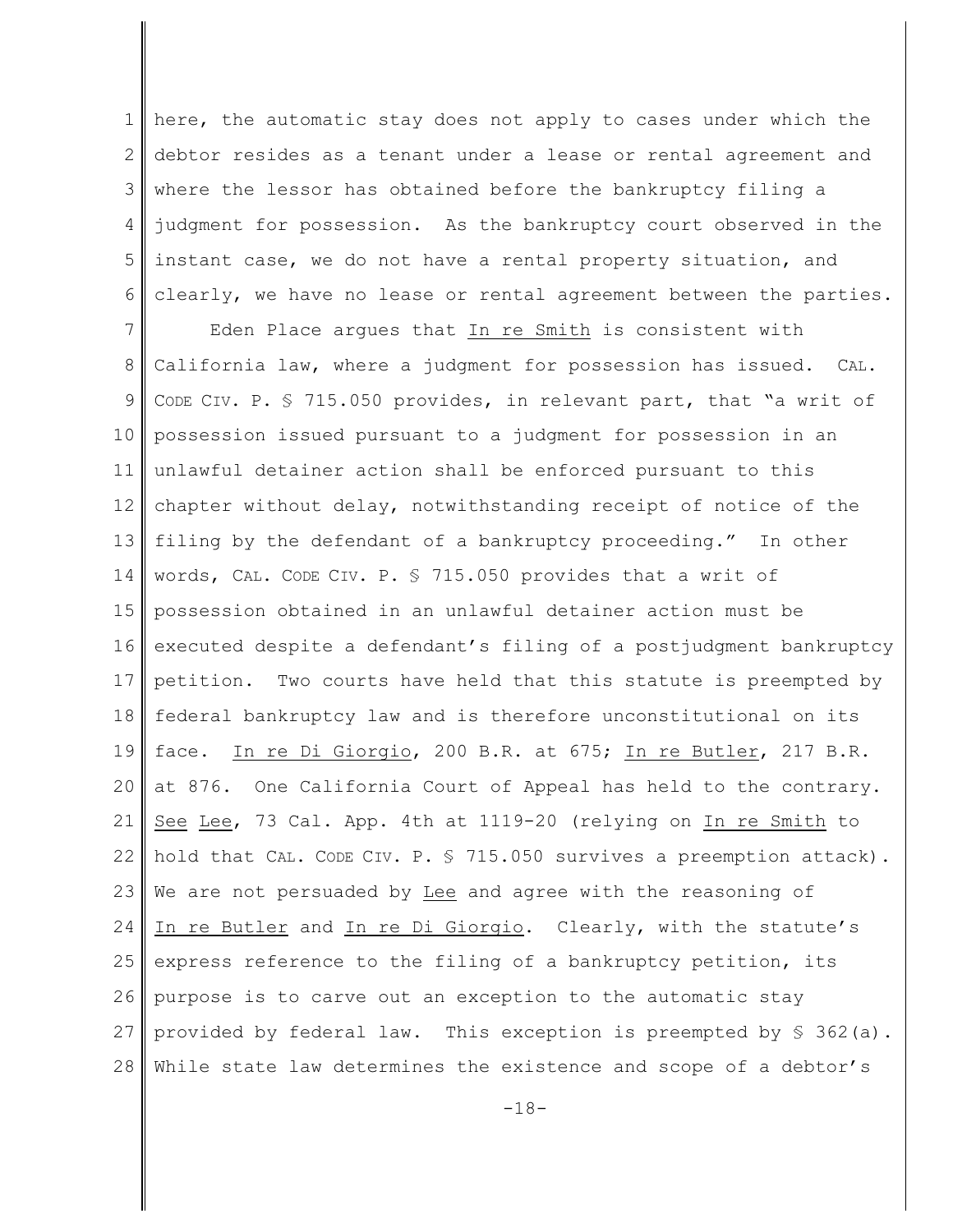1 2 3 4 5 6 interest in property, federal law determines whether that property interest is protected by the automatic stay. In re Di Giorgio, 200 B.R. at 673 n.4; In re Gruntz, 202 F.3d at 1082 ("The automatic stay is an injunction issuing from the authority of the bankruptcy court, and bankruptcy court orders are not subject to collateral attack in other courts.").

7 8 9 10 11 12 13 14 15 16 17 18 Finally, Eden Place argues that the eviction did not violate the automatic stay because it was a "ministerial act," and that the Sheriff was on "auto pilot" and had no choice but to execute the Writ of Possession. We fail to see where Eden Place raised this argument before the bankruptcy court. We generally do not consider arguments raised for the first time on appeal, and we do not exercise our discretion to do so in this case. O'Rourke v. Seaboard Sur. Co. (In re E.R. Fegert, Inc.), 887 F.2d 955, 957 (9th Cir. 1989). See also Moldo v. Matsco, Inc. (In re Cybernetic Servs., Inc.), 252 F.3d 1039, 1045 n.3 (9th Cir. 2001) (appellate court will not explore ramifications of argument because it was not raised below and, accordingly, was waived).

19 20 21 22 23 24 We conclude that, based on our holding in In re Williams, Perl's physical occupation of the Residence conferred a possessory interest under California law that was protected by the automatic stay. Even Eden Place must have thought that Perl possibly had some sort of interest or it would not have filed the Stay Relief Motion.

25 26 27 28 To "willfully" violate the automatic stay, the alleged violator must have knowledge of the automatic stay and have intentionally violated the stay. Ozenne v. Bendon (In re Ozenne), 337 B.R. 214, 220 (9th Cir. BAP 2006). The record reflects that

 $-19-$